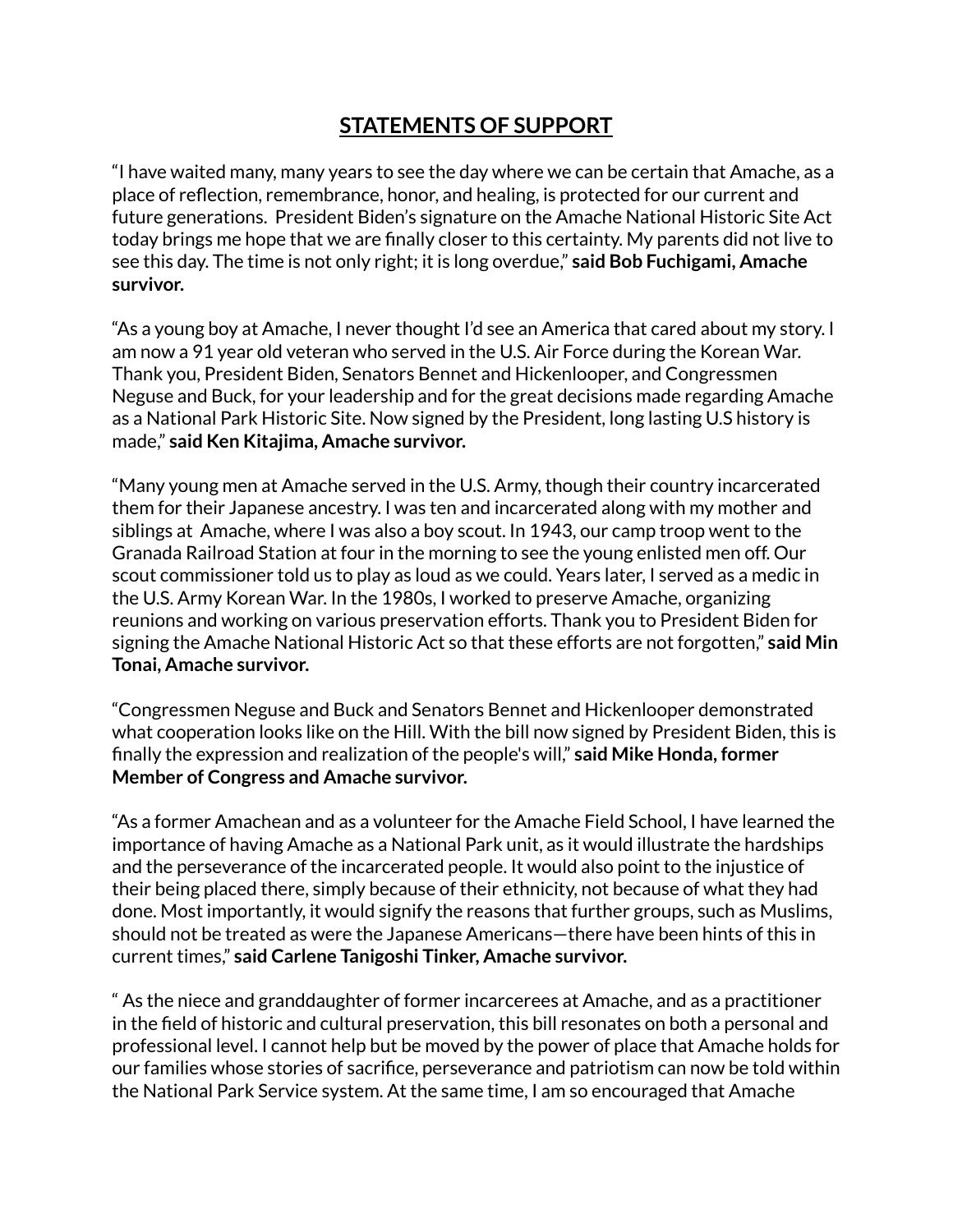holds a special place for veterans, families, and young people as intergenerational stewards who will help interpret its history, and the lessons learned from the past. President Biden's signature on this bill means a stronger future for us all," **said Rosalyn Tonai, Amache descendant and Executive Director, National Japanese American Historical Society, Inc.**

"Preserving and protecting the Amache site are essential factors toward the goal of telling a more complete and factual history of Colorado and our nation. In doing so, we will ensure that this stain on our nation's constitution and past is never repeated. President Biden's signature today means a better future for justice and equity in this country," **said Derek Okubo, Amache descendant and Executive Director, Agency for Human Rights and Community Partnerships, City and County of Denver.**

"Like many in the Japanese American community, my family did not talk about incarceration, and I didn't even know Amache was part of my family's history until after my grandparents passed and it was too late to ask. President Biden signing the Amache National Historic Site Act into law encourages thoughtful dialogue about the widespread intergenerational effects of incarceration that continue to shape the Japanese American experience to this day," **said Kirsten Leong, Amache descendant.**

"My great-grandparents were from samurai families, college educated, and started churches for the American Baptist in Japan and the U.S.A. Grandfather was a dentist with Hollywood movie stars as patients. None of that mattered—three generations of my family were detained behind barbed wire at Amache because they had Japanese faces and names. Amache is a story we cannot forget—and with President Biden signing the Amache National Historic Site Act today, we now have a chance to preserve, honor, and protect it, because it is very much a story that is alive today," **said Mitch Homma, Amache descendant.**

"Today is a momentous day. I commend President Biden for signing the Amache National Historic Site Act into law and the strong Congressional champions who believed in the promise of this bill. I am proud that the many efforts, national and regional, made to preserve Amache created a legacy that will benefit all Americans. Amache is past, present, and future history, and a national park designation will ensure its story will never be forgotten," **said Calvin Taro Hada, Amache descendant and President, The Japanese Association of Colorado, dba The Nikkeijin Kai of Colorado.**

"With its designation as a National Historic Site, Amache will serve as a WWII memorial to honor the 120,000 individuals who served our country through incarceration and military service. My grandfather died there, my cousins were born there, and all left after "serving" the U.S. during a time of war. Amache reminds me of all those who sacrificed their lives with humble dignity and courage beyond anything I have ever had to endure. In designating Amache as a National Historic Site, America is acknowledging its mistakes and providing the descendants of the incarcerated the opportunity to fulfill many of the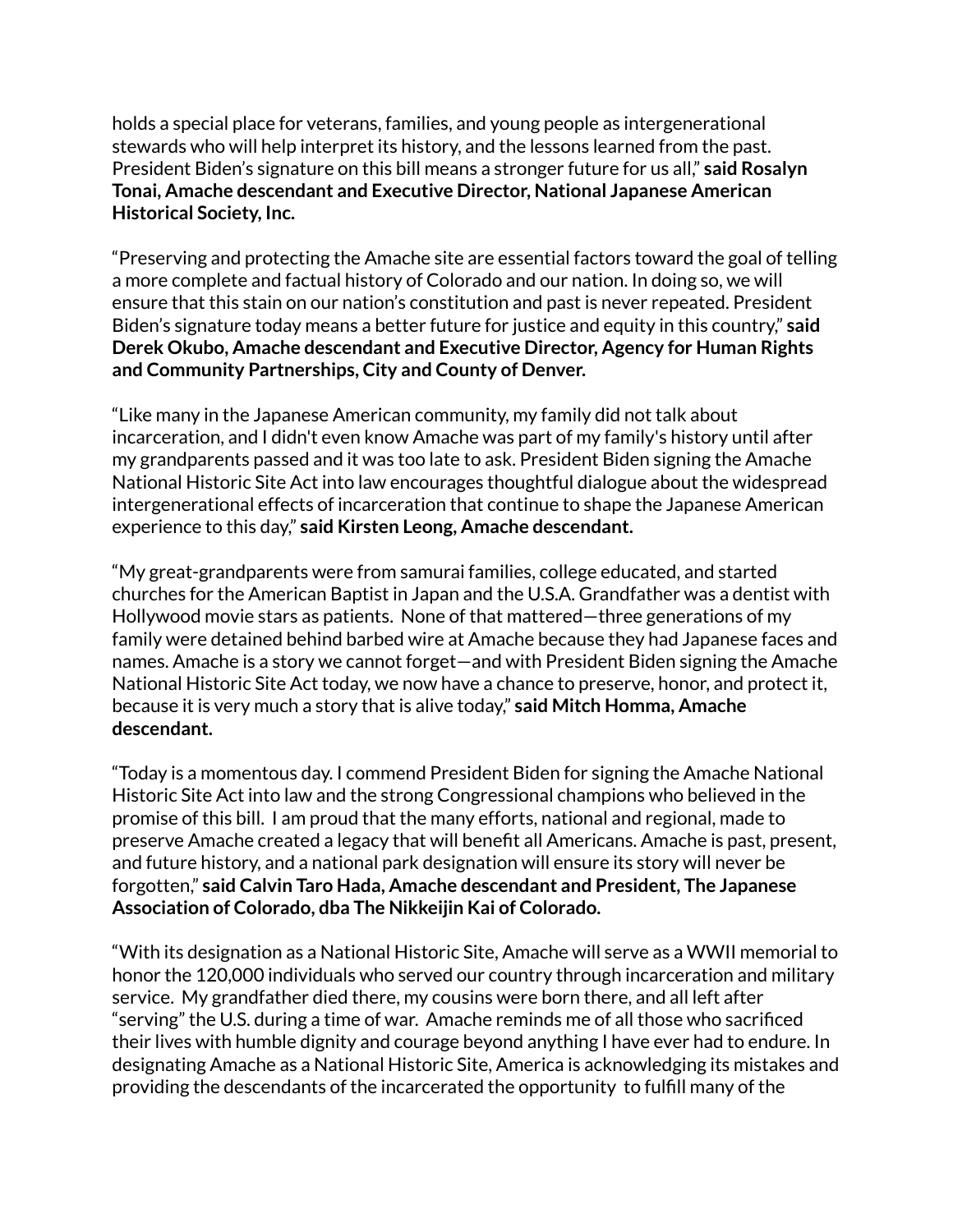dreams that were stolen. We thank the collective effort of so many who have contributed to the National Historic Site designation culminating in President Biden's signature," **said Ken Tsukada, Amache descendant.**

"My father, David Takada, along with my grandparents, Kakuji and Fumi Takada, and my uncle, Andrew Takada, were all incarcerated in Amache. They lived for decades with a sense of shame and deep emotional pain and trauma. My grandparents have passed away but my dad and uncle, 97 and 95, respectively, are fortunately alive and in relatively good health. But we have a narrow window to help heal these wounds and provide a sense of closure for them and the few remaining Amache survivors. With each day, we are losing survivors and descendants. Thanks to President Biden and the bipartisan leadership in the U.S. House and Senate for honoring those incarcerated," **said Michael Takada, Chief Executive Officer, Japanese American Service Committee (JASC) and Amache descendant.**

"The signing by President Biden of the Amache National Historic Site Act is a tribute to those, like my father, who endured the indignity and austerity of the Amache internment camp. As one of the founders of the Amache Preservation Society, he pledged to make certain that this dark period in history would not be forgotten. He always warned that 'It could happen again.' Our good lives, as descendants, are only possible due to the stalwart and resolute determination of those that came before us. Our deepest thanks to the leadership of Colorado Senators Bennet, Hickenlooper and Congressmen Neguse and Buck for their bipartisanship dedication in getting this bill to President Biden's desk today. And special thanks to Tracy Coppola of the National Parks Conservation Association, for her unwavering efforts in support of our mission. Their courageous support was central to the passing of the Amache National Historic Site Act. Tough stories must be remembered, preserved, and told. Only by illuminating the dark shadows of history, can we show the way for future generations to live with the freedom and respect for all races that are essential to the survival of the American ideal and a strong democracy," **said Vicki Shigekuni Wong, Amache descendant.**

"My father, Fred Korematsu, was an American civil rights hero who bravely resisted the Japanese American incarceration during World War II and dedicated his life to protecting the civil liberties of all people. His story resonates today as a critical example of the lifelong impacts of losing one's fundamental rights and freedoms. Now, more than ever, the lessons of history need to be learned. I commend President Biden for seeing this through," **said Dr. Karen Korematsu, Founder and Executive Director, The Fred T. Korematsu Institute.**

"As the daughter of Japanese Americans who were forced into concentration camps during WWII, my family has been witness to racism, injustice, and generational trauma. The Amache National Historic Site is critical to accurately defining the past and honoring those who were interned by sharing their experiences. Understanding what the internees lived through will help us process the generational trauma that exists to this day. The stories of Amache, Governor Ralph Carr, and many Amache internees who still reside in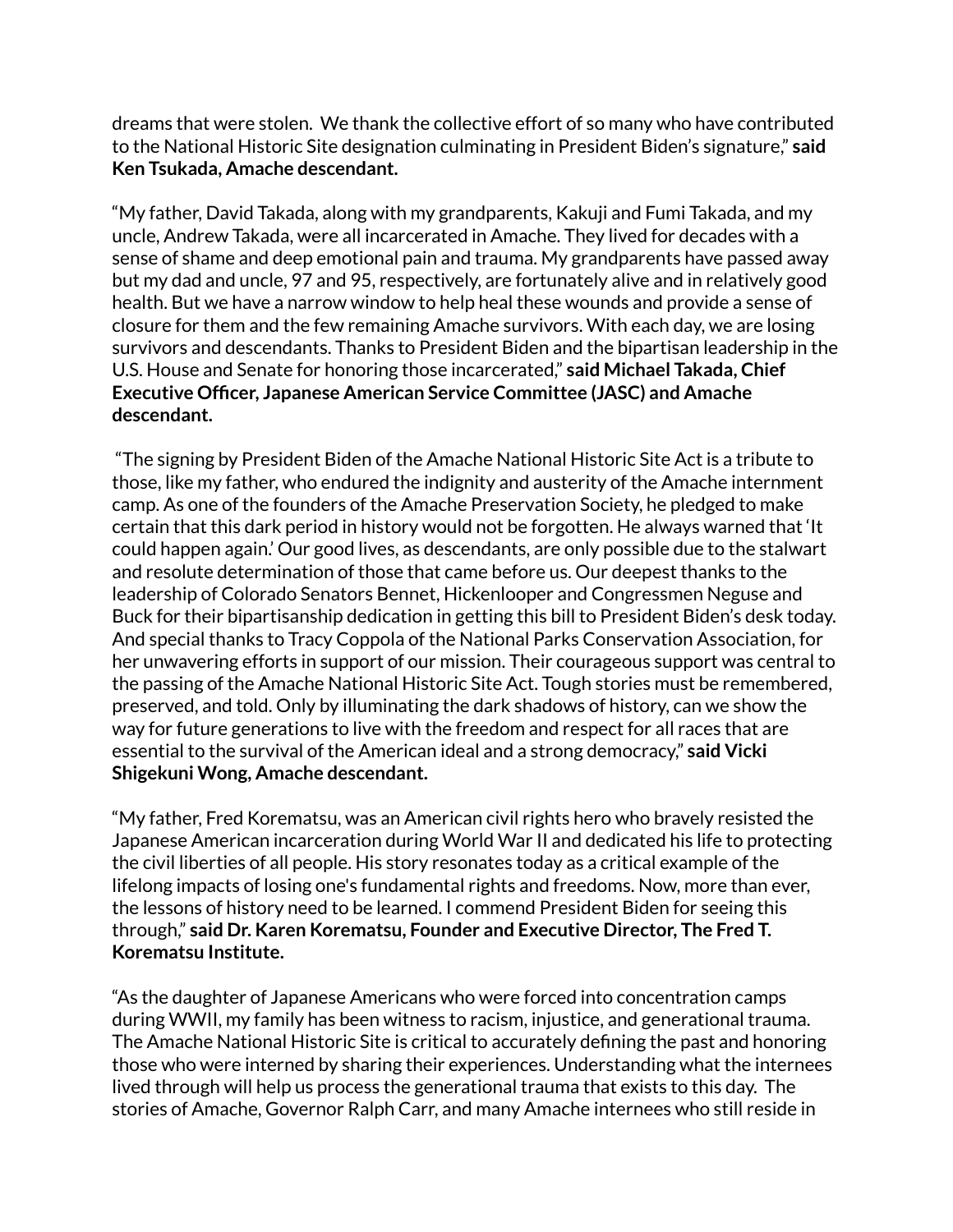Colorado are vital elements for the growth of our state, country, and generations to come," **said Stacey Sagara Shigaya, Program Director, Sakura Foundation.**

"Colorado welcomes President Biden's important action to establish the Amache site as a National Park unit, highlighting the injustices of the internment of Japanese Americans. Colorado is home to twelve world-class national park units, and adding the Amache site is an important step to preserve and protect our national history and cultural experiences, even when we are called to face dark times in our nation's past," **said Jared Polis, Governor of Colorado.**

"It is an honor to join President Biden at the White House today to welcome Amache National Historic Site into our park system. Our national park sites include wide open wild spaces, as well as places that represent some of our country's most important history. Not all stories they tell are easy to hear, like those of Amache, but perhaps those are the stories we as a nation need to hear most. By preserving Amache, we can ensure that as a country we confront our mistakes, honor the stories of those who were unjustly imprisoned, and protect the site for future generations. NPCA and so many others in Colorado and across the country came together with Japanese American incarceration survivors and descendants, community members, and elected officials to help make today's victory a reality. I am proud to stand alongside many of these partners today and carry so many others with me. This is an important legacy we leave those who will come long after us," **said Theresa Pierno, National Parks Conservation Association President and CEO.**

"The Town of Granada is honored that President Biden has signed the Amache National Historic Site Act to designate Amache to national park status. The preservation effort is important for the future of our town, our children, and our country. Most importantly, the national park status will honor the experiences of Amache's survivors and generations of descendants to this day," **said Argie Thrall, Jr. Mayor and Board of Trustees for the Town of Granada.**

"Japanese American incarceration was part of the U.S. government's racist and xenophobic policies throughout history. By acknowledging this part of our past, we can continue the process of healing and reconciliation. The passage of the Amache National Historic Site Act into law will help to ensure that the history of Amache in Colorado is not forgotten," **said Dr. Dylan Mori, Mile High Japanese American Citizens League (JACL) President.**

"Today's signature by President Biden builds on over 15 years of strong bipartisan support to preserve the Amache site. In 2006, Senators Allard and Salazar supported the designation of the site as a National Historic Landmark; during the Bush Administration, Secretary of the Interior Gale Norton designated the site as an NHL; and in 2019, Senators Gardner and Bennet passed legislation to study the site as a potential new unit. By adding the site to the National Park System, the NPS will be able to tell the remarkable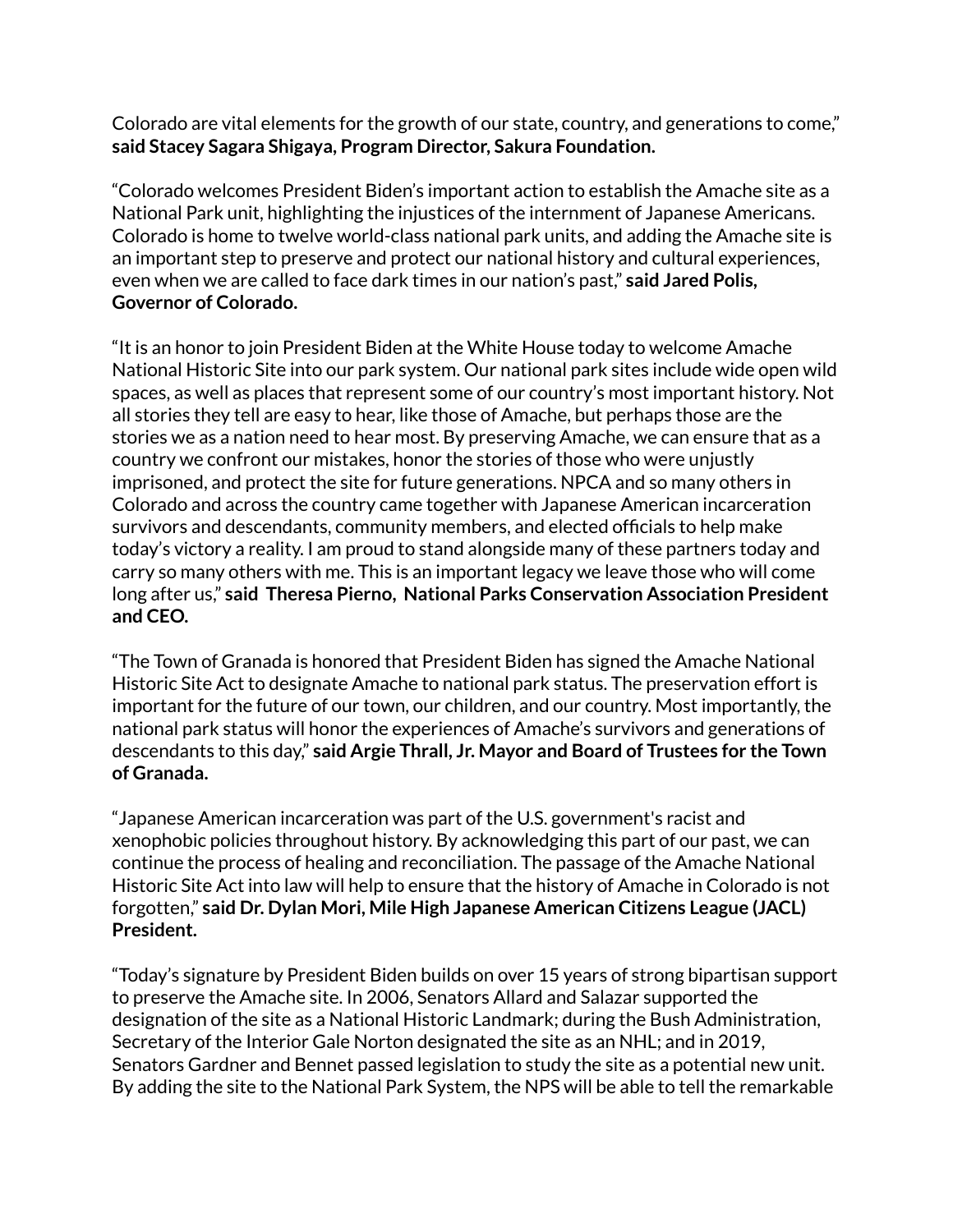stories of courage and sacrifice of Japanese Americans who overcame racial prejudice to serve in the military, promote local agriculture and build businesses and religious institutions. I thank President Biden for building on this momentum and signing the bill quickly in light of the advancing age of Amache survivors and descendants and the importance of telling their stories," **said Former U.S. Senator Ben Nighthorse Campbell.**

"The Amache Preservation Society has always wanted to do what was best for the Japanese American families that had to endure Amache. It is for this reason that we feel that it needs to become a part of the National Park System. For the sake of our country and the future of our children, the Amache National Historic Site Act needed to become law," **said John Hopper, Amache Preservation Society and Granada School District.**

"We are forever grateful to President Biden, Secretary Haaland, Senators Bennet and Hickenlooper, and Congressmen Neguse and Buck for leading and supporting this critical opportunity for America to respect, honor, and heal at Amache. We honor the Amache descendants, the Amache Preservation Society, the Town of Granada, the National Park Service, and the many storytellers, historians, civil rights and military veteran groups, offices of tourism, preservation offices, county commissioners and other local elected officials who we worked alongside in seeing this through. Most of all, this moment stands on the shoulders of giants -- the Amache survivors, who, with incredible generosity and strength, have waited for this day for so long, and whose stories will now be revealed and remembered," **said Tracy Coppola, Colorado Senior Program Manager, National Parks Conservation Association.**

"We are proud to support the Amache National Historic Site Act, which reaffirms the National Park Service's commitment to preserving and interpreting sites that convey difficult chapters in our nation's history. The Japanese American story illustrates the rich cultural heritage of the nation spanning generations, while the incarceration of over 120,000 people of Japanese ancestry in violation of their civil liberties provides lessons today in learning from history and correcting our mistakes to prevent them from happening again. Because of President Biden's actions today, we can now look forward to building upon a legacy of government and community partnerships to protect Japanese American confinement sites with the designation of the Amache National Historic Site," **said Ann Burroughs, President and CEO, Japanese American National Museum and Chair ofthe Japanese American Confinement Sites Consortium.**

"Only in America, we are able to correct the mistakes of the historical past by learning from it, standing together and making a commitment not to repeat it again. The tragic story of wholesale internment of 120,000 persons of Japanese descent, without Constitutionally guaranteed due process, solely based on ethnicity, must be told. No doubt, one effective way to keep this history alive and to teach humanity and morality is to preserve all internment sites to help educate and instill the correct spirit of "doing what's right" so unique to this country. Friends and Family of Nisei Veterans, therefore, clearly and strongly supports the Amache National Historic Site Act to preserve the Amache site.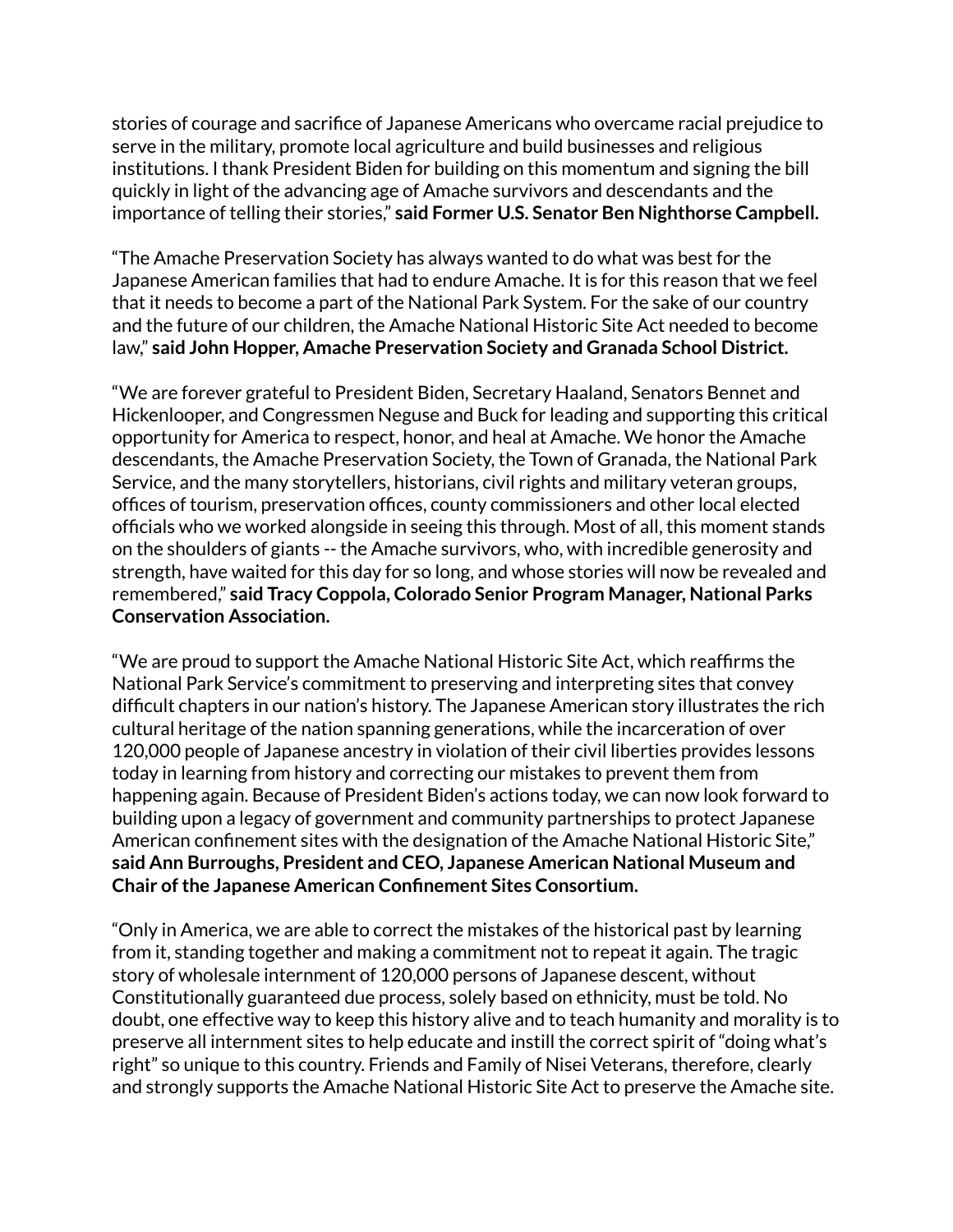It is timely and very much needed as America again suffers from ugly incidents of anti-Asian acts," **said JanetIto, President of Friends and Family of Nisei Veterans.**

"We commend President Biden, as well as Senators Bennet and Hickenlooper and Congressmen Neguse and Buck for their leadership on this critical and long-awaited initiative to establish the Amache National Historic Site as a unit of the National Park System. This bill is a capstone of many years of dedicated efforts by descendants of the Japanese Americans incarcerated at Amache during World War II, community groups, preservation partners, governmental agencies, and other stakeholders. In addition to extensive strategic planning and community engagement by the National Park Service with these stakeholders, in the past decade there have been numerous educational and preservation projects spearheaded by community groups, universities, and preservation partners funded by the NPS Japanese American Confinement Sites grants that demonstrate the importance of honoring and preserving this place for future generations," **said Michelle Magalong, PhD, president of Asian and Pacific Islander Americans in Historic Preservation.**

"Amache is a living history, offering stories of survivors' incredible resilience. Presently, our AAPI communities are experiencing acts of hate, physical assault, and even murder in the United States due to racist beliefs about the COVID-19 pandemic. We must not forget the story of Amache, and the horrific mental, social, emotional, and physical repercussions of systemic racism and hatred directed towards Japanese Americans. Children of the Amache internment are now in their 80s and 90s; we must ensure that their stories are preserved in American history. Once given a National Park Service designation, Amache will be a transformative space to preserve their experiences and those of their families. With this opportunity, surviving communities can reclaim and transform a space with a horrendous history into one of education, healing, and sharing," **said Outdoor Asian Colorado Chapter.**

"The Colorado Municipal League Executive Board voted unanimously to support the Amache National Historic Site Act and the amazing collaboration between all of the various groups. Local governments in the region and their outstanding partners have worked hard to secure the national park site designation, so that this important part of our nation's history is not lost and that future generations may travel to see and learn from that history. The League is grateful for President Biden's signature on the bill today," **said Kevin Bommer, Executive Director, Colorado Municipal League.**

"We applaud President Biden for signing the Amache National Historic Site Act. Our generation and future generations have a moral responsibility to remember the shameful act of forcibly interning Japanese Americans and people of Japanese ancestry on American soil. The creation of a National Historic Site at Amache not only helps us remember, it provides an opportunity to confront our past to help dismantle the lingering xenophobia that allowed for internment and to nurture reconciliation and healing," **said Scott Levin, Regional Director, Anti-Defamation League Mountain States Region.**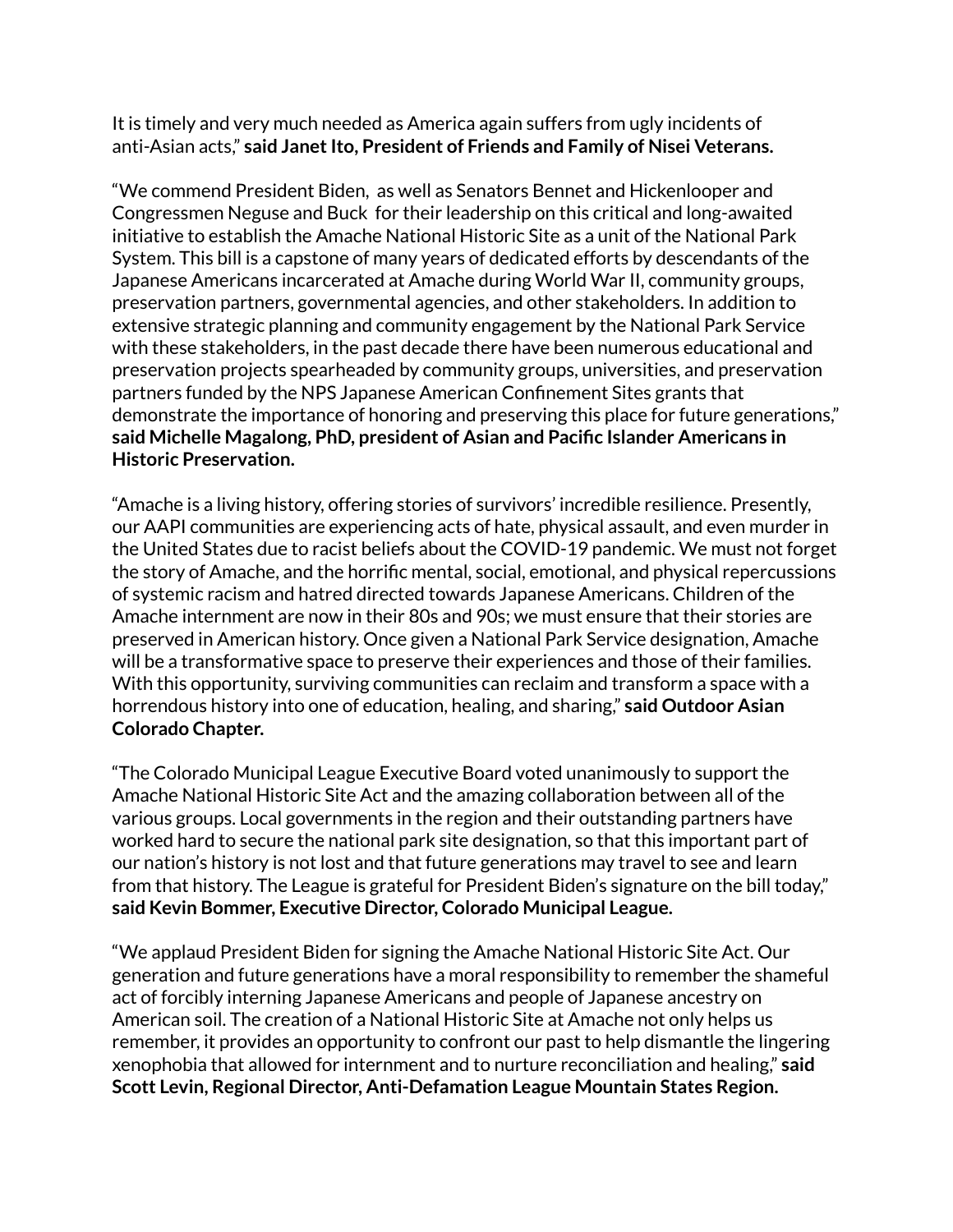"In the quest for healing and reconciliation, History Colorado strongly supports the Amache National Historic Site Act. Preserving and protecting the Amache site is essential to remembering and interrogating the racist incarceration of Japanese Americans. A national park designation can help ensure that the truth of this traumatic history is never forgotten so we can build a just world," **said Dawn DiPrince, Executive Director & State Historic Preservation Officer, History Colorado.**

"Canyons & Plains supports the Amache National Historic Site Act. We believe the addition of Amache as a unit of the National Park System will be of great benefit to our region. In a struggling area, even pre-pandemic, having another attraction for visitors will only add to the potential for economic development and tourist dollars to help our local economies. But even more important than that, such a designation will ensure that a vital tale is told so that we may not forget both the transgressions and the will to overcome that define the story of America," **said Rick Wallner, President, Board of Directors, Canyons & Plains of Southeast Colorado Regional Heritage Taskforce.**

"Colorado Preservation, Inc. wholeheartedly supports the Amache National Historic Site Act and celebrates today's signature by President Biden. Nationwide hate crimes against Asian Americans and Pacific Islanders have highlighted the need for greater justice, equity, diversity, and inclusion in the larger historic preservation movement for which the National Park Service plays a key and leading role. Preserving and protecting Amache as part of the National Parks presents a vital opportunity to tell a more complete story of Colorado and our nation," **said Jane Daniels, Director of Preservation Programs, Colorado Preservation, Inc.**

"We applaud the efforts to designate the Amache National Historic Site as the newest unit of our National Park System. The incarceration of civilians of Japanese ancestry during World War II is a dark chapter in our nation's history. But we strongly believe that Amache's inclusion in our National Park System will help to provide the American public with more opportunities to better understand and appreciate this difficult part of our nation's history," **said Mike Murray, Chair, Coalition to Protect America's National Parks.**

"The history of Colorado mirrors the larger context of the United States to a remarkable degree, and the Amache site is a critical resource that offers an unsparing insight into the gulf that divides the nation's ideals from the implementation of public policies that shredded the promises guaranteed in the Constitution. Along with the nearby Sand Creek Massacre National Historic Site, the site of Amache reminds us that the American experience has been and remains a work in progress. Today's signature by President Biden is a compelling statement that the nation remains committed to coming to terms with its often-contradictory history," **said Tom Thomas, Ph.D., Sand Creek Massacre Foundation Board of Directors.**

"Amache's location on the High Plains connects the American Heartland to Asian American Pacific Islander history. Even more, Amache connects the citizens of this country, across race and ethnicity, through its legacy—a legacy of conflict and the efforts